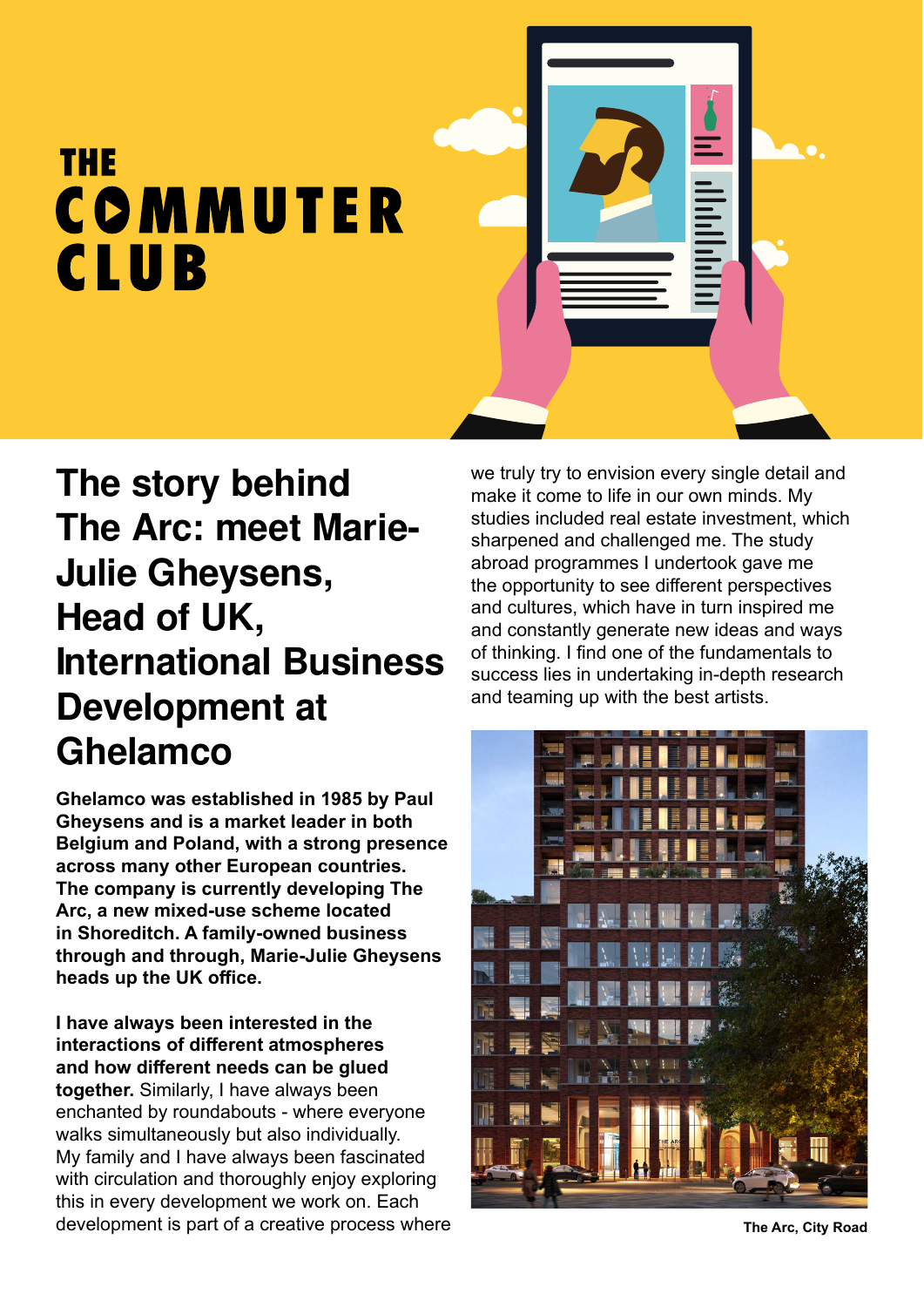**The most important thing that women in construction can do is believe that there are no more barriers.** The more we normalise, the more it becomes the standard and becomes easier to break through. It all comes down to know-how; if you have the confidence to believe in your idea and you want to take responsibility for your educational journey, you will come out on top. I know it is obviously much easier to say than do, and there are still a lot of people out there that are not accepting of female leaders, but that is often linked to deepwounded insecurities in society. As long as we have confidence in ourselves, we will get there.

The correct training and focus within education is fundamental. This starts with school initiatives and ensuring the students are aware of all the career options available to them. There are so many potential career opportunities within development and construction that can be attractive to all skillsets, abilities and interests; ranging from the sourcing of building materials, energy efficient concepts, interior design and financial returns analysis.

At Ghelamco, I feel the entire company breathes a strong female aura. It is a very inclusive and grounded culture, where hard work and friendship go hand-in-hand. Ghelamco's star ambassador is still my mother, Ria Gheysens, who leads an entirely female team, which includes project management, marketing and day-to-day operational management. The company is currently 50:50 male to female - we hire people based on merit and mentality; the rest follows.



**City Road reception**

**The Arc is Ghelamco's first project in the UK, and adds to an already extensive track record across Europe.** The building is located in London's 'Tech City'; on City Road and less than 5 minutes' walk to Old Street station. We named the building after the luminescent arches (arcs) in the entrance of the building and it will be a unique new addition to the area. The interiors have been designed by Bowler James Brindley, with AHMM architects leading on the exterior design – which is a very powerful, and award-winning, combination. Our aspiration for the building was to create a mixed-use hub, with a strong focus on sustainability and wellbeing. The building itself will be triple certified; with BREEAM Excellent, WELL Gold and DGNB Gold certification. The building will be fully electric and its carbon emissions are actually 30% lower than its multi-fuel-operated cousins. Surplus energy in the apartments will be freed up for use by another apartment, whilst the offices will be heated and cooled via a radiant system, which is 33% more efficient than fan coil units. The building will set new standards for energy efficiency in London.

On the ground floor of the building, a lifestyle restaurant, shops and workspace will ensure there is an active frontage at the base of the building, along City Road and Shepherdess Walk. Meanwhile, the London Plane tree at the front of the site is being protected and preserved, with seating added around it to create a new open space for all to enjoy.

The site itself was formerly home to a hospital, which was demolished in 1986 after falling into disrepair. Little evidence of the hospital remains on the site, although the entrance gates and brick pillars on the periphery of the site were saved and will be carefully integrated into the completed development.

The Arc will create a work and lifestyle-based mixed-use development that, through a high tech and tailored design-led approach, will appeal to all age groups working in Hackney's Tech City and the City Fringe. This includes the provision of flexible working space to meet the needs of the Tech City community. The building will, in effect, be a 'campus' and will create a place for innovation by providing an inspiring working and living environment, centred on the TMT industry.